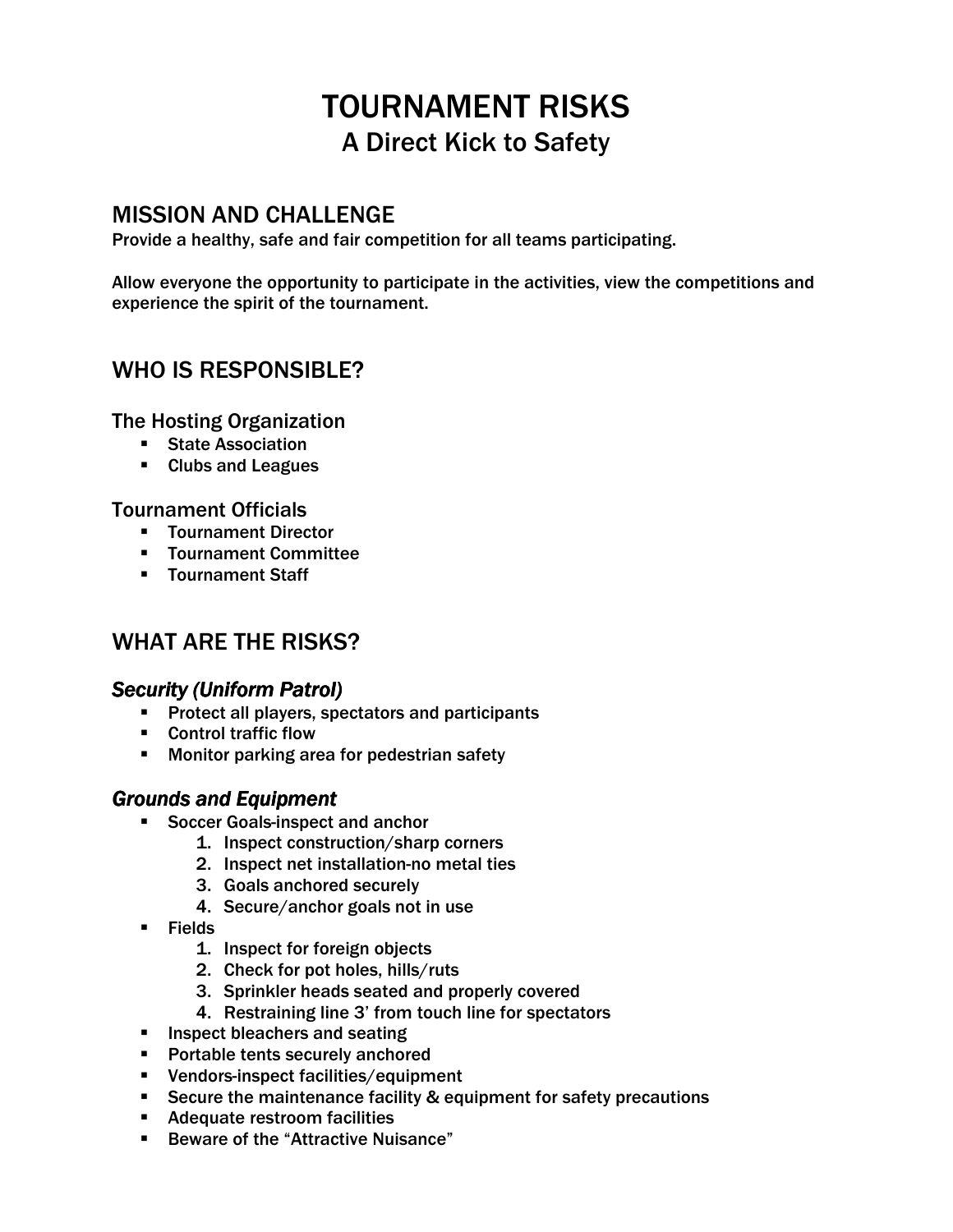### *Transportation*

- **EXECTE:** Vehicle operators properly authorized and licensed
- Golf Carts require seating for all passengers

## No standing on carts while moving!

### **Severe Weather**

- **Monitor weather alert radio and lightning detector**
- Provide emergency signal device to assist with evacuation of complex
- **Instruct coaches on evacuation procedures**

### *Medical*

Tournaments will provide paramedical facilities and qualified medical personnel shall be present at all playing sites during competition.

### Trainers and medical personnel shall meet the following criteria:

- Be trained and equipped to treat trauma and perform CPR
- **Provide emergency first aid**
- **Recognize and treat sport related injuries**
- Maintain communications with tournament HQ and EMS services
- Medics identifiable (badge/clothing)
- **Provide written directions to local medical facilities or hospitals**
- Provide written report to tournament director for each transported patient

### REFEREE

- Certified Referee Assignor
- **Recommend Referee Assessors**
- **EXEC** Certified USSF Referees
- $\blacksquare$  Referee skills = match competition

### TOURNAMENT OFFICIALS

- **Adequate tournament staffing**
- Committee/Staff identification
- Communications for staff
- **Recognizable Headquarters**

### GOAL……..

Most tournament risks can be avoided by developing a Tournament Risk Management Program, that will substantially reduce or eliminate the likelihood of emergencies.

### SEEYA ON THE PITCH!

In the event of a tournament emergency or any critical situation, we hope the information presented today will assist you in minimizing the risk and maximizing your tournament's SUCCESS.